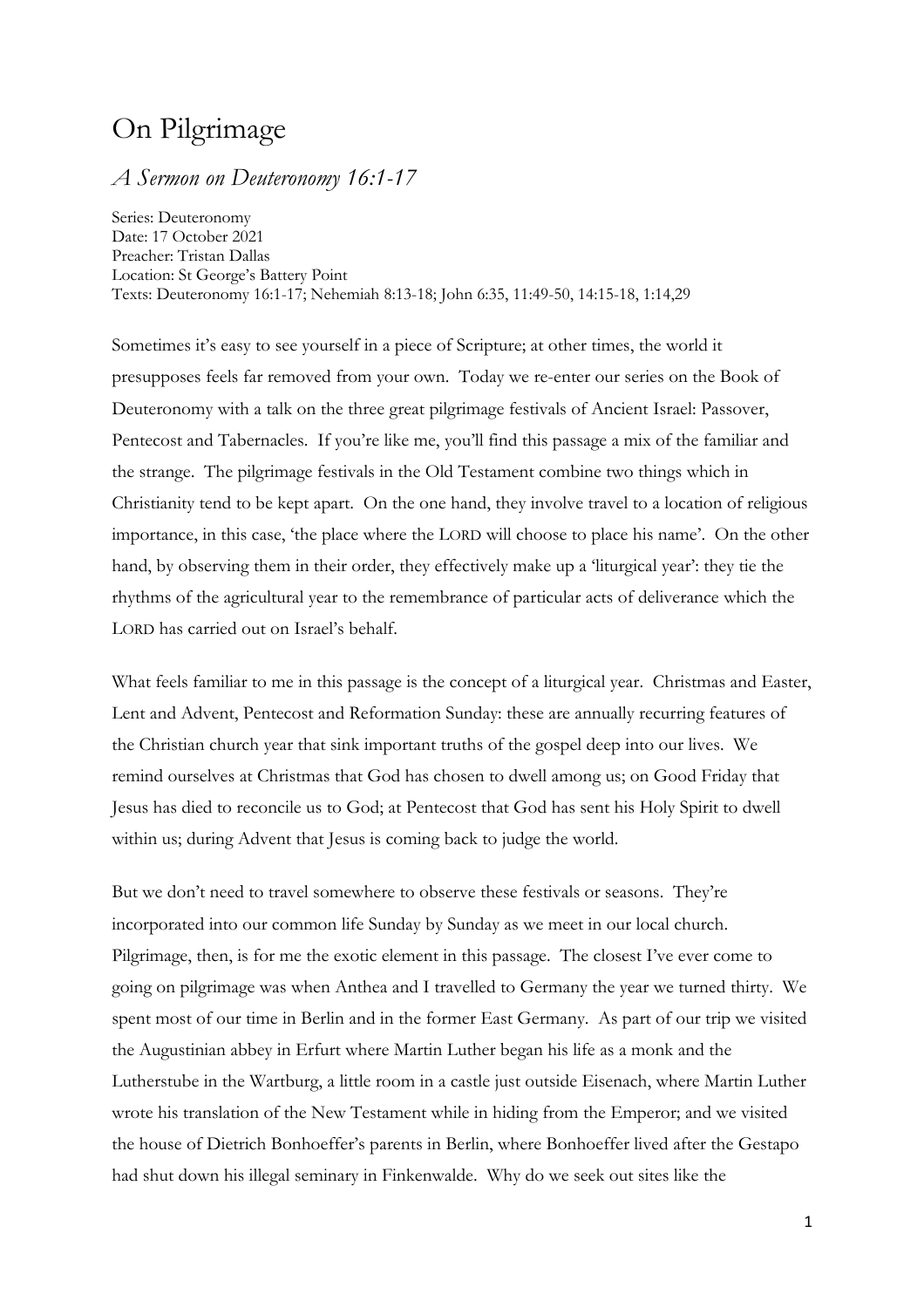Bonhoeffer Haus and the Lutherstube? What are we hoping to experience in visiting them? Keep this question in mind, because I'm going to return to it at the end of this sermon!

What I'm going to do this morning is to walk through verses 1 to 17 of Deuteronomy, and paint a picture for you of the three great pilgrimage festivals as Deuteronomy conceives of them. I'm then going to look at these festivals, this time through an explicitly Christian lens as events that point forward to Jesus and his rescue and provision for us. And lastly, I'm going to ask: What does pilgrimage as a concept have to teach us as about being a Christian? Let's dive in!—

## PART ONE

#### *The Three Festivals*

The first of the three festivals is the פסח) *pesah*), or Passover, and its purpose is to commemorate the night God led the Israelites out of the land of Egypt. The animal slaughtered and eaten in the family house reminds later Israelites of the sheep or goat whose blood had been smeared over the doorframe of the entrance to their houses in Egypt, so that the angel of death wouldn't enter into the house as he would those of their Egyptian neighbours. The unleavened bread they baked and ate would in its character as the 'bread of affliction' remind the Israelites of the suffering they had endured in Egypt and of their hasty flight out of the land, pursued by Pharaoh and his army.

The second of the festivals is the שבעות חג) *hag shavuoth*), or Festival of Weeks. Greek-speaking Jews in the New Testament period called this feast by the name of Pentecost from the Greek for fifty days, the period of time that would lapse from the beginning of the grain harvest until the commencement of the festival. Pentecost is a harvest festival that commemorates God's provision for his people in the Promised Land. The Patriarchs had been nomads, relying primarily on livestock for their sustenance. But in entering the Promised Land the Israelites became an agrarian people with land of their own. Pentecost reminds the Israelites of how richly God had provided for a people that had once had nothing to call their own.

The third festival mentioned in Deuteronomy 16 is the Festival of סכת,) *sukkoth*), or Tabernacles. Like the שבעות חג)*hag shavuoth*), Tabernacles is a harvest festival. Now, unlike the first two festivals, Moses doesn't explicitly link Tabernacles to the Exodus, but the Tabernacles, or Tents, which the Israelites were to live in for the duration of the festival are nonetheless an allusion to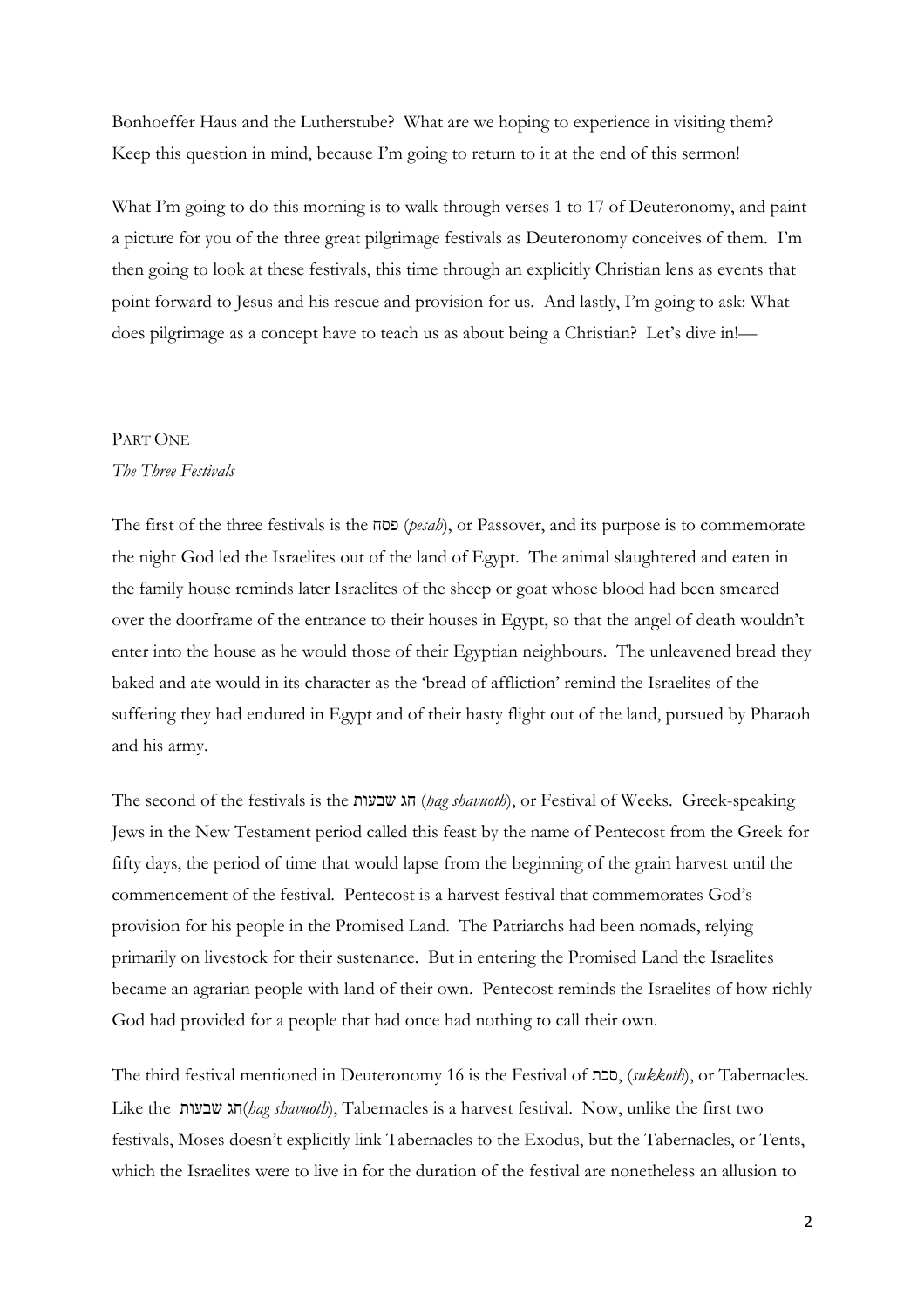the Israelites camped in the wilderness around the Tent of Meeting during the period between the flight from Egypt and the entry into the Land. Tabernacles, then, is all about how, even without a home to call your own, if you have God, you have everything you need.

So, having sketched a portrait of the festivals in their Jewish context, how are the themes they evoke picked up and fulfilled in Jesus?

# PART TWO *Jesus and the Festivals*

Let me try to answer the question I've just posed by drawing on just one book of the New Testament – the Gospel of John. One of the things you might notice when reading John's Gospel is how the vast majority of the action in it takes place in Jerusalem during the different pilgrimage festivals. Some of these festivals are identified by name, others are anonymous. The Passover is the festival which John mentions most frequently. Jesus calls himself the bread of life, in chapter six, when, shortly before the Passover, he has fed the five thousand, and in doing this he may intend the phrase to contrast with the 'bread of affliction' eaten during the Festival. And in chapter 11, with another Passover about to be celebrated, the high priest Caiaphas tells the Sanhedrin that 'it is better … that one man die for the people than that the whole nation perish'. Caiaphas wants to avoid a confrontation with Rome, seeing in Jesus a popular rebel, but John views Caiaphas' words as an unconscious prophecy identifying Jesus' death with the death of the Passover lamb, slain so that the sons of Israel might live. (And, in fact, John, both here and elsewhere, emphasises that Jesus' death is not only for the nation of Israel, but for the sins of the whole world.)

The Festival of Weeks, or Pentecost, is never mentioned by name in John, though it may be the festival referred to in John 5. Of course, ever since the first Pentecost after Jesus' ascension, Christians have associated the Festival with the gift of the Holy Spirit. Just as the Israelites had dwelt in the good Land, God's New Covenant people would from then on be indwelt by God's own Spirit. 'If you love me,' Jesus had told his disciples in John 14,

'keep my commands. And I will ask the Father, and he will give you another advocate to help you and be with you forever—the Spirit of truth... He .... will be in you. I will not leave you as orphans; I will come to you.'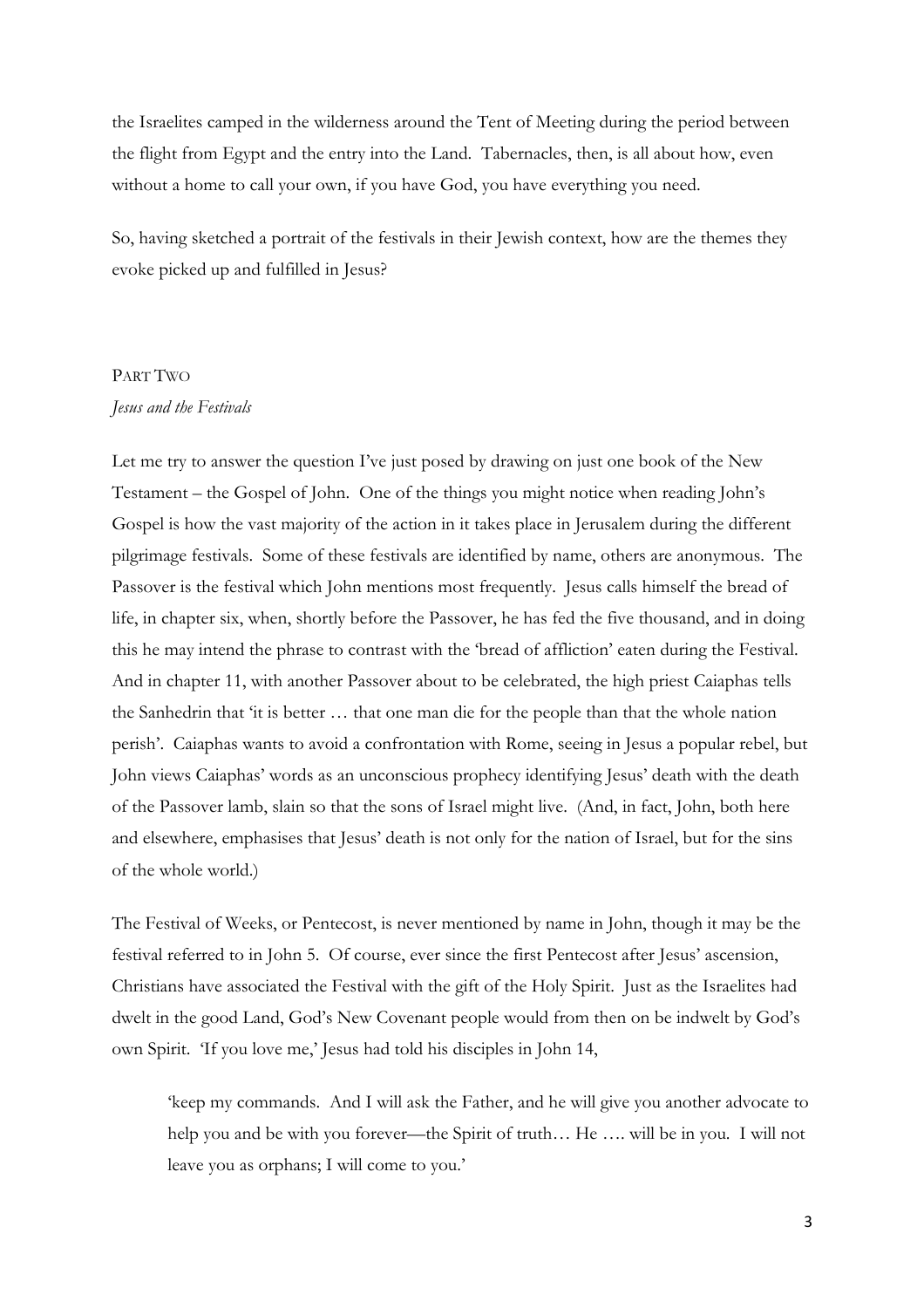Jesus' return to his Father's side is in John 14 the setting for his request to his Father to send his Spirit to dwell in us, the Spirit who assures us that we really are God's children. Jesus' disciples in John 14 have troubled hearts, alarmed by Jesus' saying that he is about to leave them. Jesus comforts them by saying that, in sending us the Spirit, the Father hasn't abandoned us, that he is with us, even though we don't yet see him face to face, and that Jesus is with us, even though he's gone to be at the Father's side.

What about the Festival of Tabernacles? In the Prologue to the Gospel, John writes, 'The Word became flesh and made his dwelling among us,' or, more literally, 'tabernacled among us (ἐσκήνωσεν ἐν ἡμῖν, *eskenosen en hemin*),' which is, almost certainly, an allusion to the Festival of Booths, or Tabernacles. In taking the flesh of a human being, Jesus pitched his tent among us, just as the Tent of Meeting was pitched in the midst of the Israelite camp, as the Israelites journeyed through the wilderness on their way out of the Egypt towards the Promised Land.

As with so many other aspects of Israel's life, the festivals, then, are ultimately a form of education helping the Jewish people to perceive something of who Jesus is. Jesus is the bread of life; he is the lamb of God, who takes away the sin of the world. He is the one who will not let us be orphaned, sending the Holy Spirit to dwell within us. In Jesus, God pitches his tent among us as we journey on our way out of slavery to sin and into the Heavenly Jerusalem.

#### PART THREE

## *Being on Pilgrimage*

At the beginning of this sermon I posed the question: Why *do* we seek out sites like the Bonhoeffer Haus and the Lutherstube? What are we hoping to experience in visiting them? For me, the reason had something to do with being able to imagine myself into a past which has ongoing significance for me. I value being able to read God's word in my own language, and Luther's determination to give his own people a German New Testament is historically speaking a big part of the reason why I'm holding an English Bible in my hand today. Naturally timid, I value Luther's and Bonhoeffer's courage and trust in Jesus when every worldly instinct of theirs must have been urging them to compromise the truth of the gospel.

Of course, at a deeper level, the whole of the Christian life can be thought of as a sort of pilgrimage. To borrow from John Bunyan, every person who has come to put their trust in Jesus